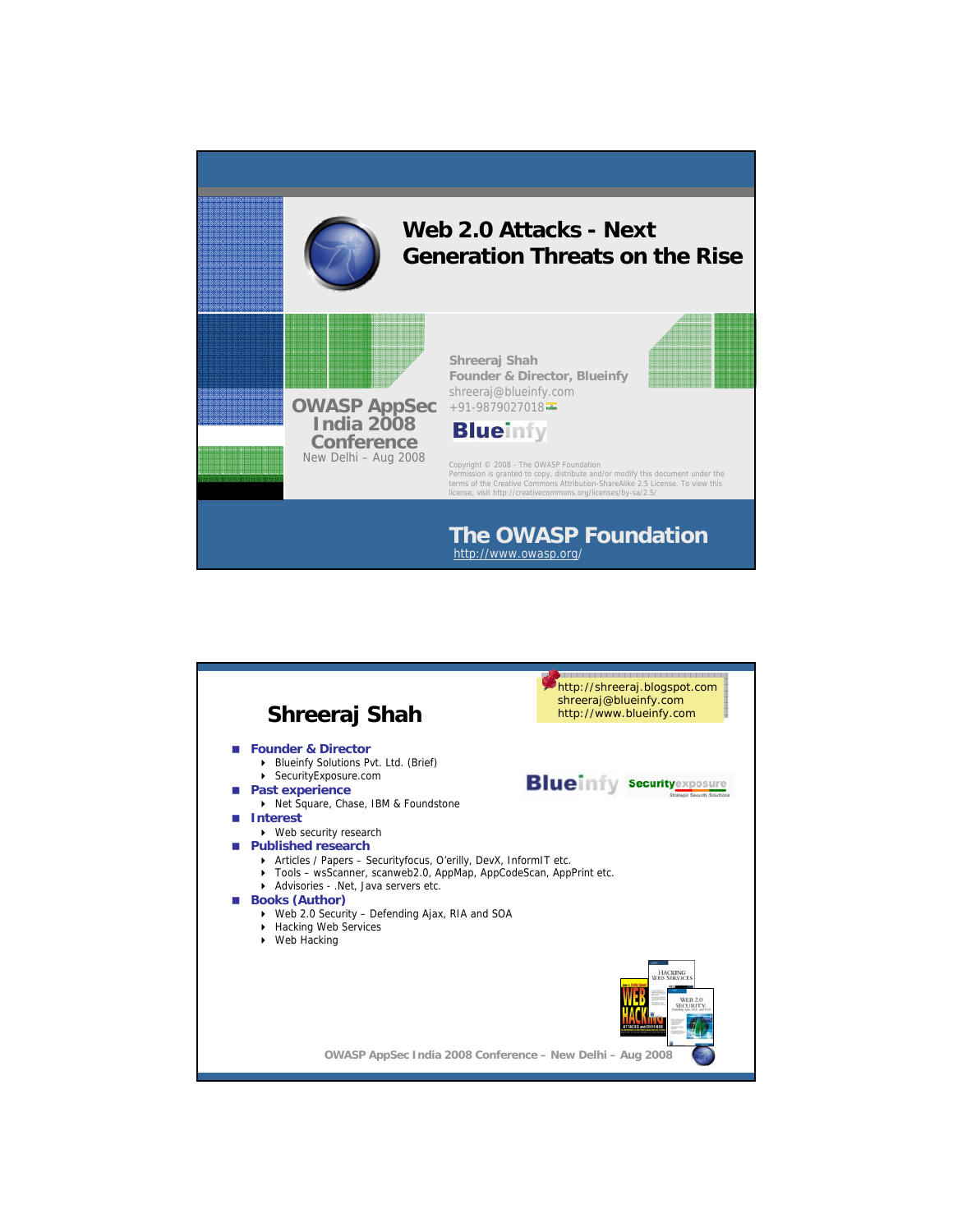

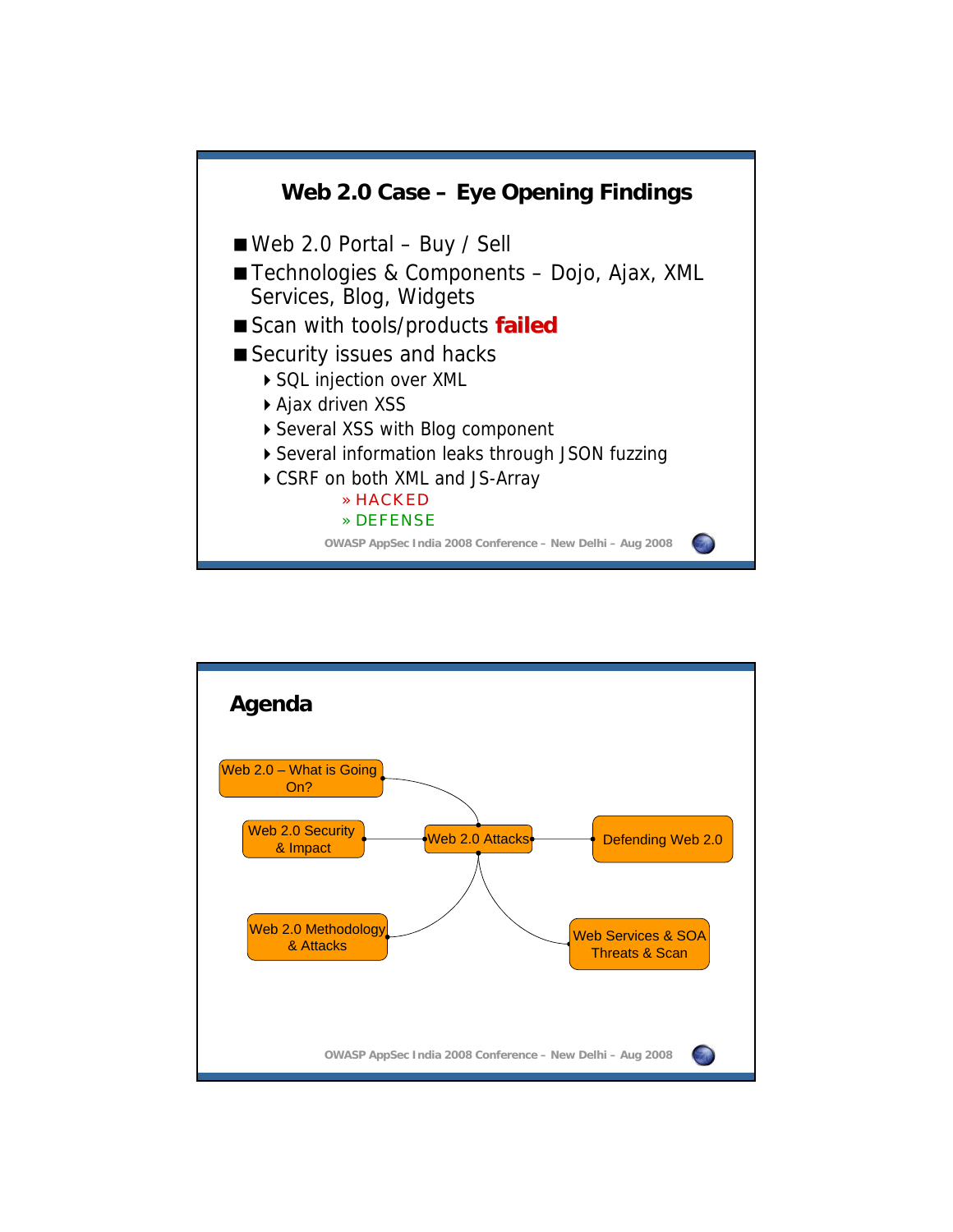

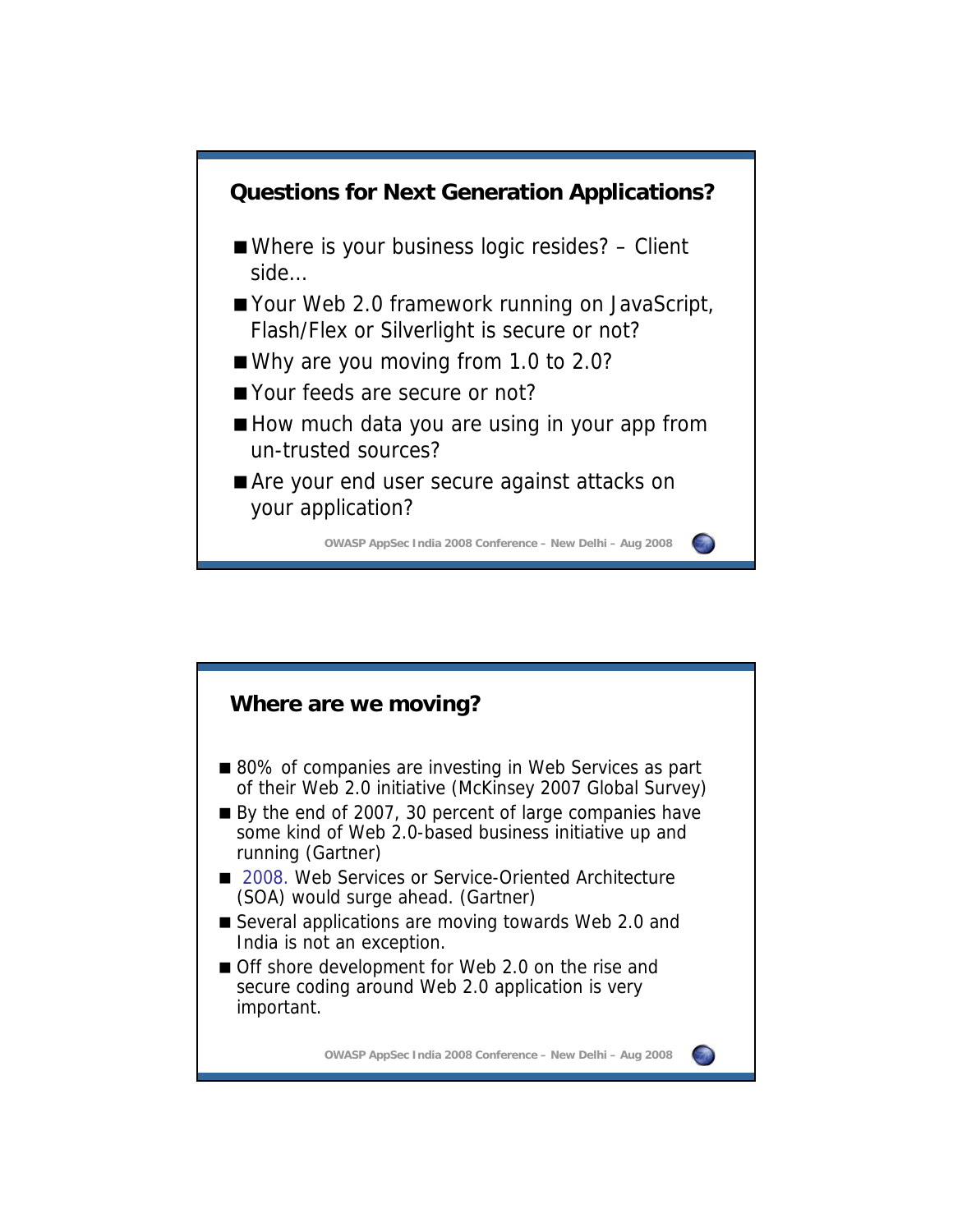

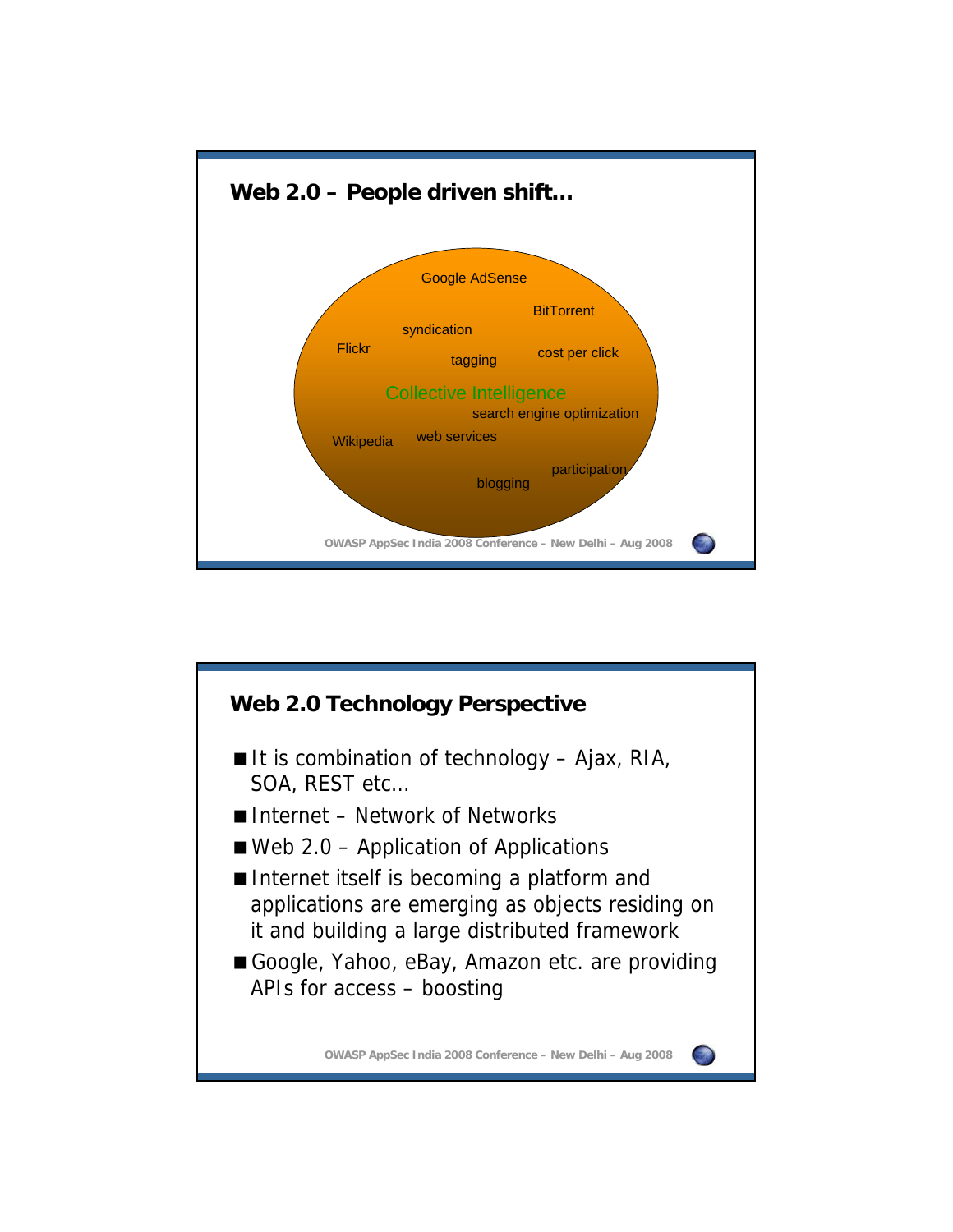

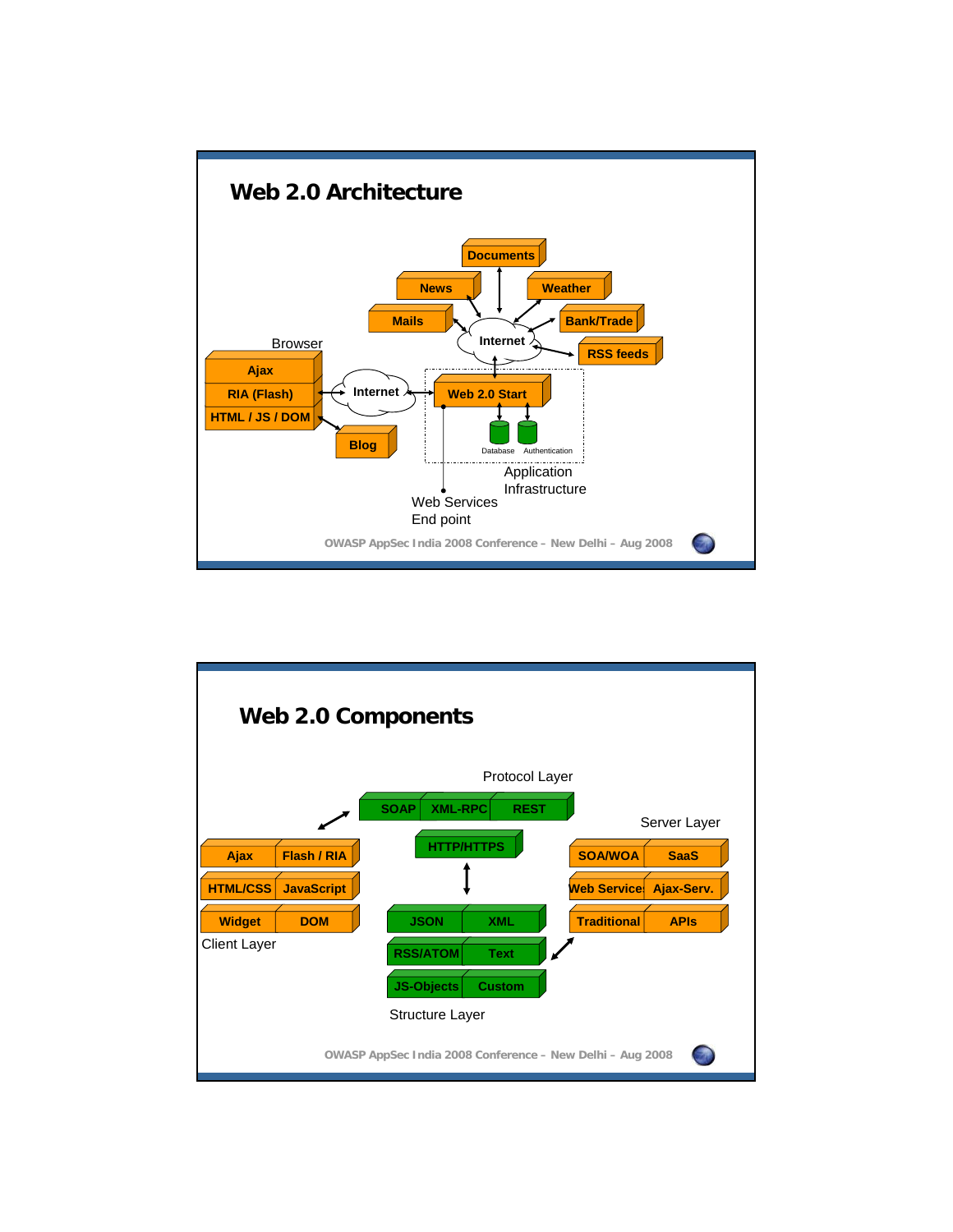

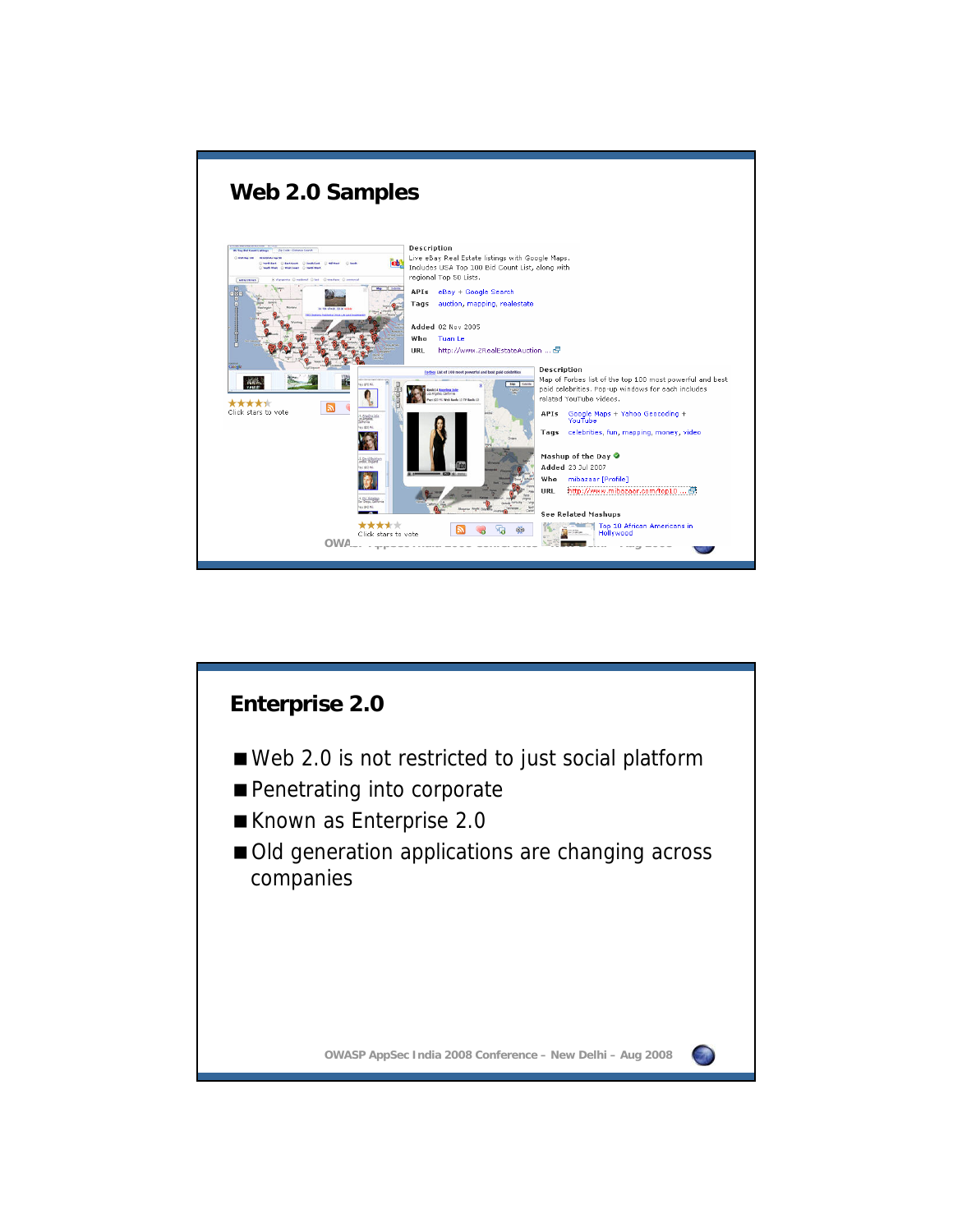

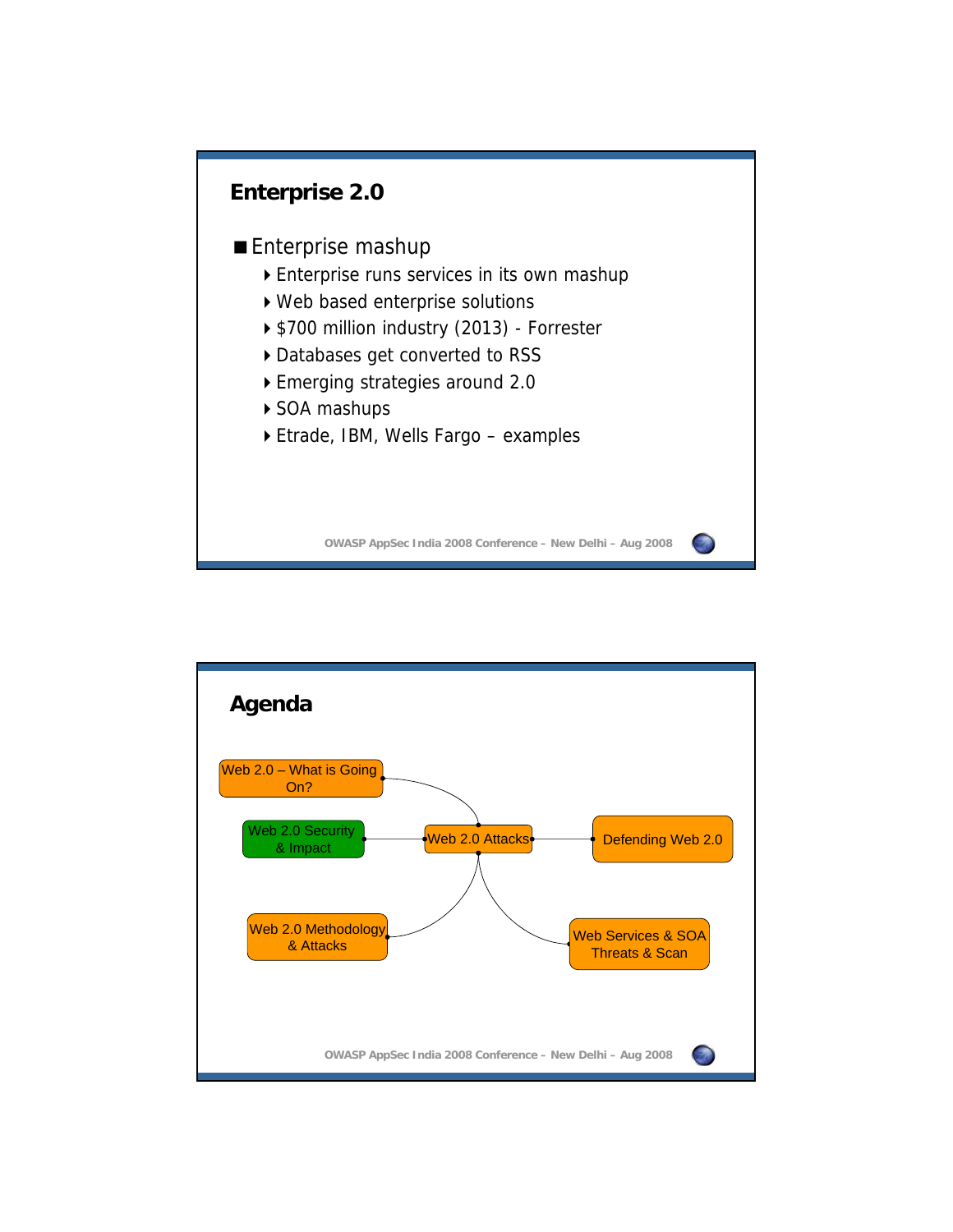

| Application Infrastructure    |                                                       |                                                                |  |  |
|-------------------------------|-------------------------------------------------------|----------------------------------------------------------------|--|--|
| <b>Vector</b>                 | <b>Web 1.0</b>                                        | <b>Web 2.0</b>                                                 |  |  |
| <b>Protocols</b>              | <b>HTTP &amp; HTTPS</b>                               | SOAP, XML-RPC, REST etc. over<br><b>HTTP &amp; HTTPS</b>       |  |  |
| <b>Information structures</b> | HTML transfer                                         | XML, JSON, JS Objects etc.                                     |  |  |
| <b>Communication methods</b>  | Synchronous<br>Postback<br>Refresh and Redirect       | Asynchronous & Cross-domains<br>(prowsy)                       |  |  |
| <b>Information sharing</b>    | Single place information (No<br>urge for integration) | Multiple sources (Urge for integrated<br>information platform) |  |  |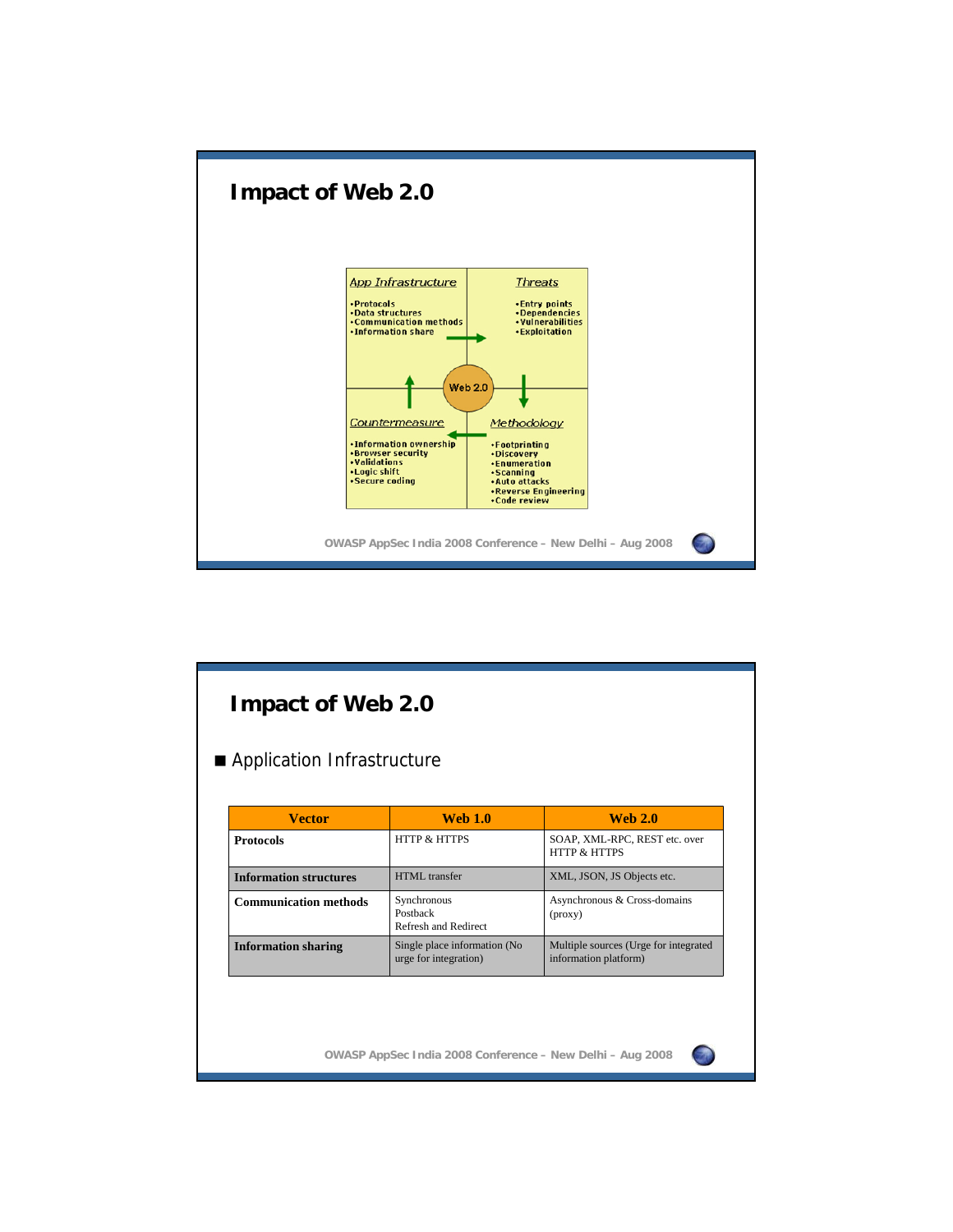| <b>Vector</b>          | <b>Web 1.0</b>                   | <b>Web 2.0</b>                                                          |
|------------------------|----------------------------------|-------------------------------------------------------------------------|
| <b>Entry points</b>    | Structured                       | Scattered and multiple                                                  |
| <b>Dependencies</b>    | Limited                          | • Multiple technologies<br>• Information sources<br>$\bullet$ Protocols |
| <b>Vulnerabilities</b> | Server side [Typical injections] | • Web services [Payloads]<br>• Client side [XSS & XSRF]                 |
| <b>Exploitation</b>    | Server side exploitation         | Both server and client side<br>exploitation                             |

| <b>Impact of Web 2.0</b><br>■ Methodology |                                |                                         |  |
|-------------------------------------------|--------------------------------|-----------------------------------------|--|
|                                           |                                |                                         |  |
| Footprinting                              | Typical with "Host" and DNS    | Empowered with search                   |  |
| <b>Discovery</b>                          | Simple                         | Difficult with hidden calls             |  |
| <b>Enumeration</b>                        | Structured                     | Several streams                         |  |
| <b>Scanning</b>                           | Structured and simple          | Difficult with extensive Ajax           |  |
| <b>Automated attacks</b>                  | Easy after discovery           | Difficult with Ajax and web<br>services |  |
| <b>Reverse engineering</b>                | On the server-side [Difficult] | Client-side with Ajax & Flash           |  |
| <b>Code reviews</b>                       | Focus on server-side only      | Client-side analysis needed             |  |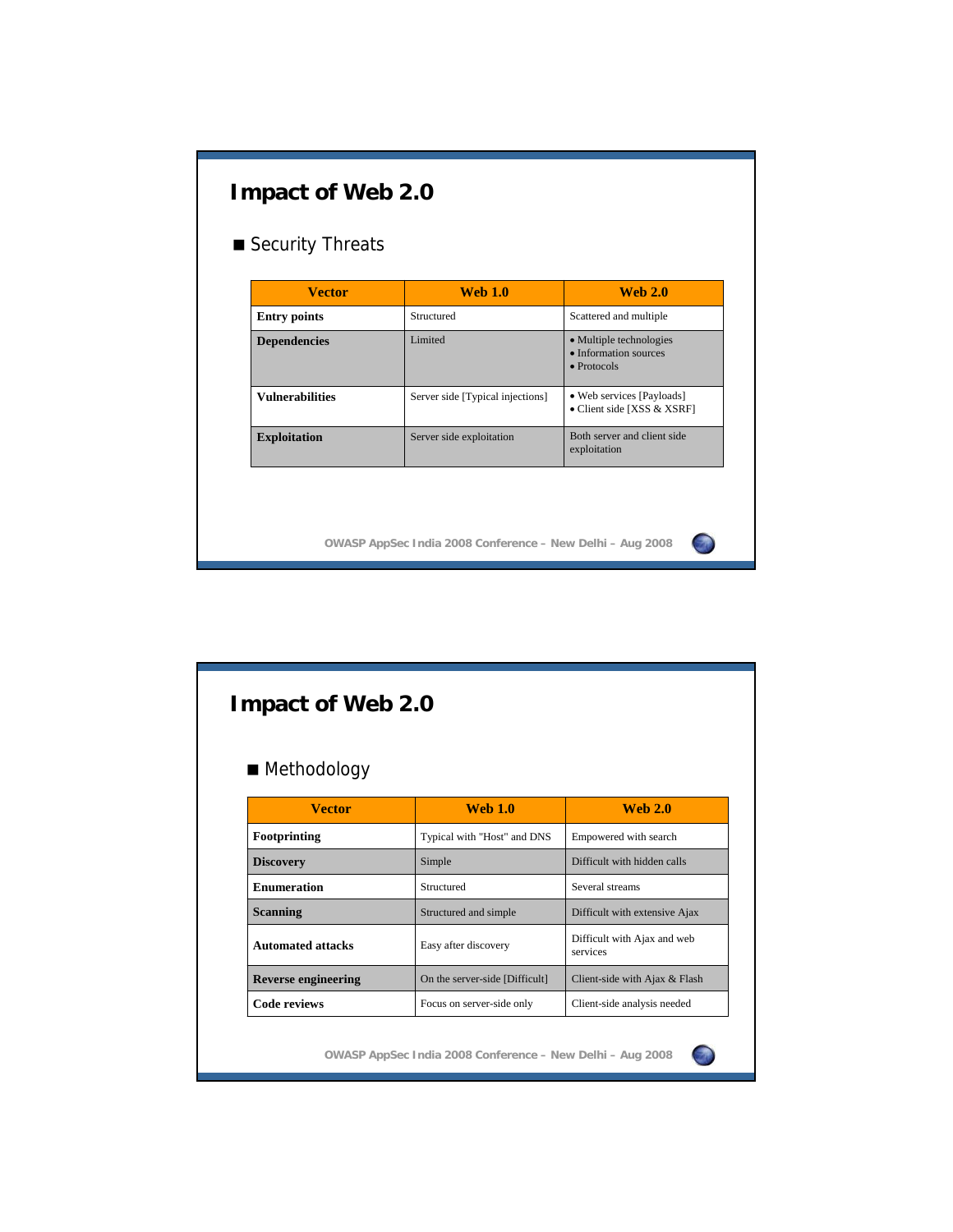| Impact of Web 2.0<br>■ Countermeasure |                                                           |                                 |  |  |
|---------------------------------------|-----------------------------------------------------------|---------------------------------|--|--|
| <b>Vector</b>                         | <b>Web 1.0</b>                                            | <b>Web 2.0</b>                  |  |  |
| <b>Owner of information</b>           | Single place                                              | Multiple places [Mashups & RSS] |  |  |
| <b>Browser security</b>               | Simple DOM usage                                          | Complex DOM usage               |  |  |
| <b>Validations</b>                    | Server side                                               | Client side [incoming content]  |  |  |
| Logic shift                           | Only on server                                            | Client side shift               |  |  |
| <b>Secure coding</b>                  | Structured and single place                               | Multiple places and scattered   |  |  |
|                                       | OWASP AppSec India 2008 Conference - New Delhi - Aug 2008 |                                 |  |  |

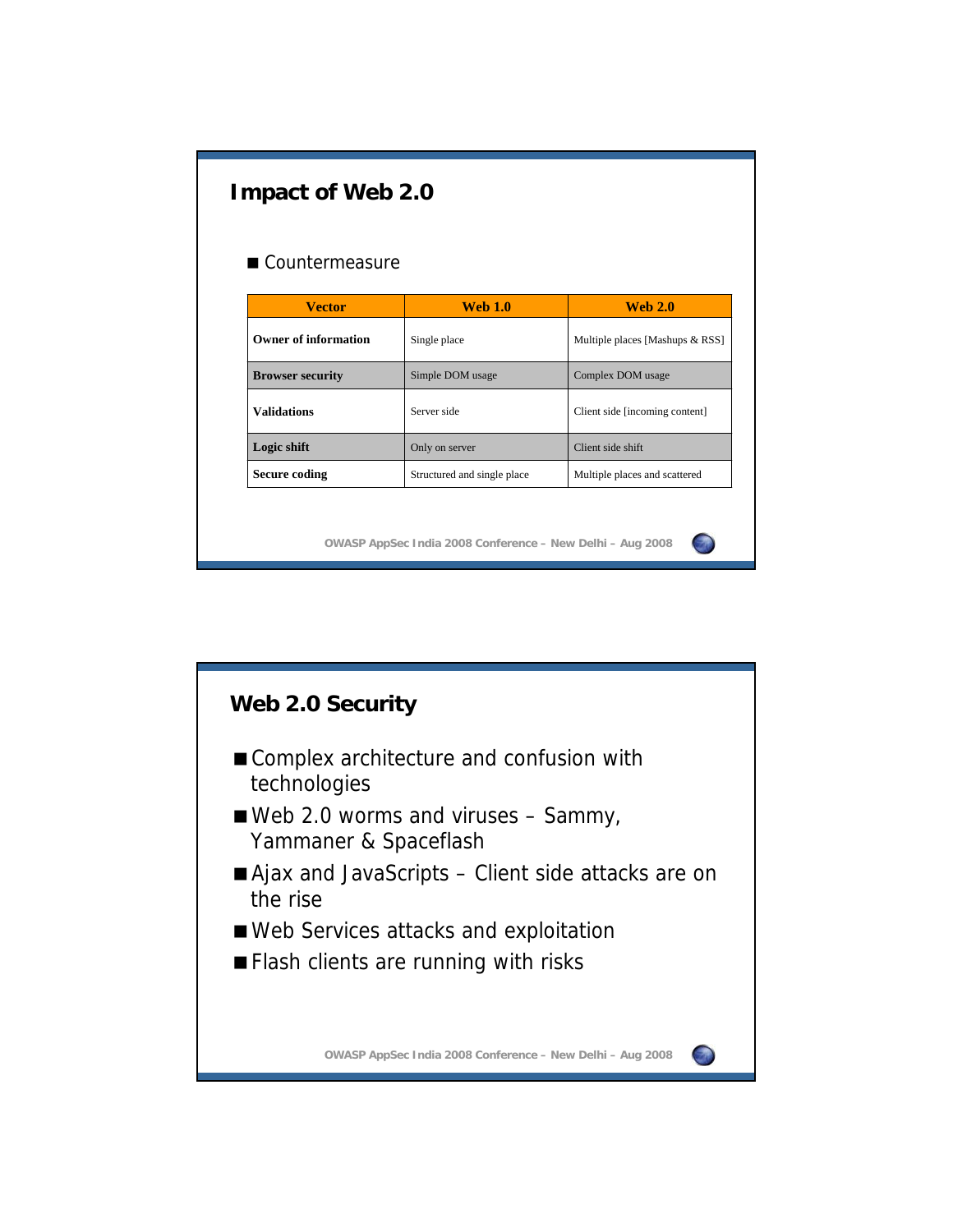

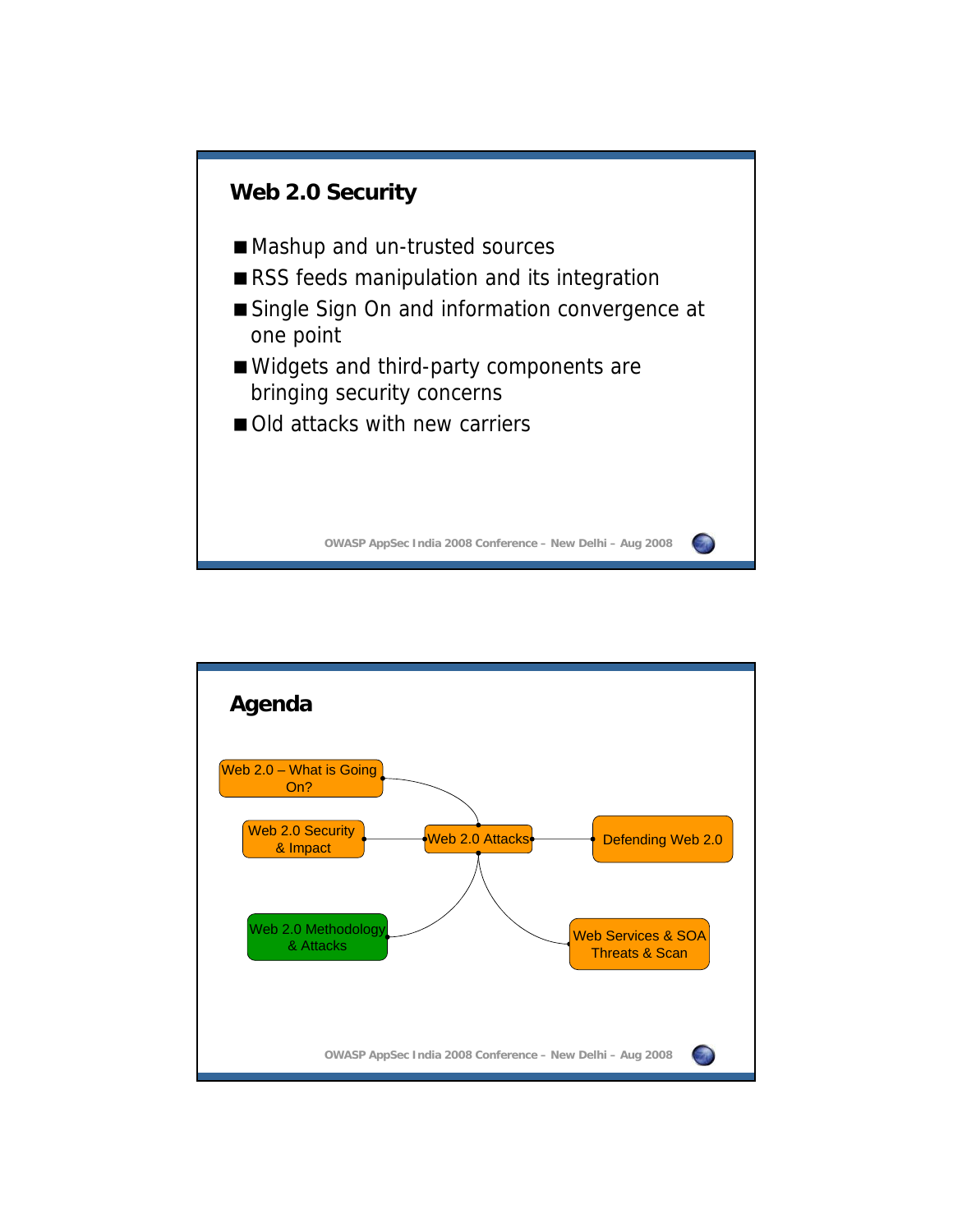

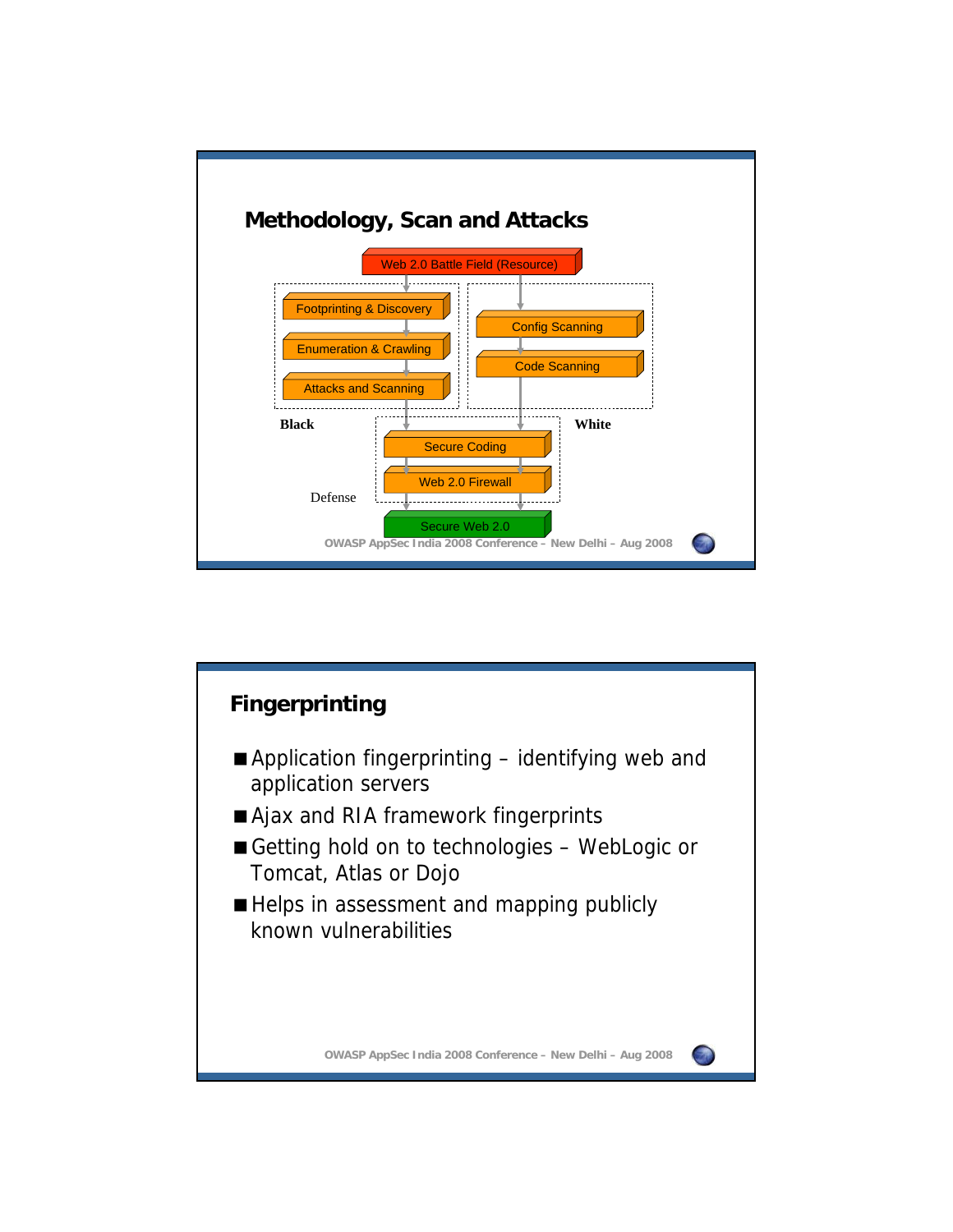

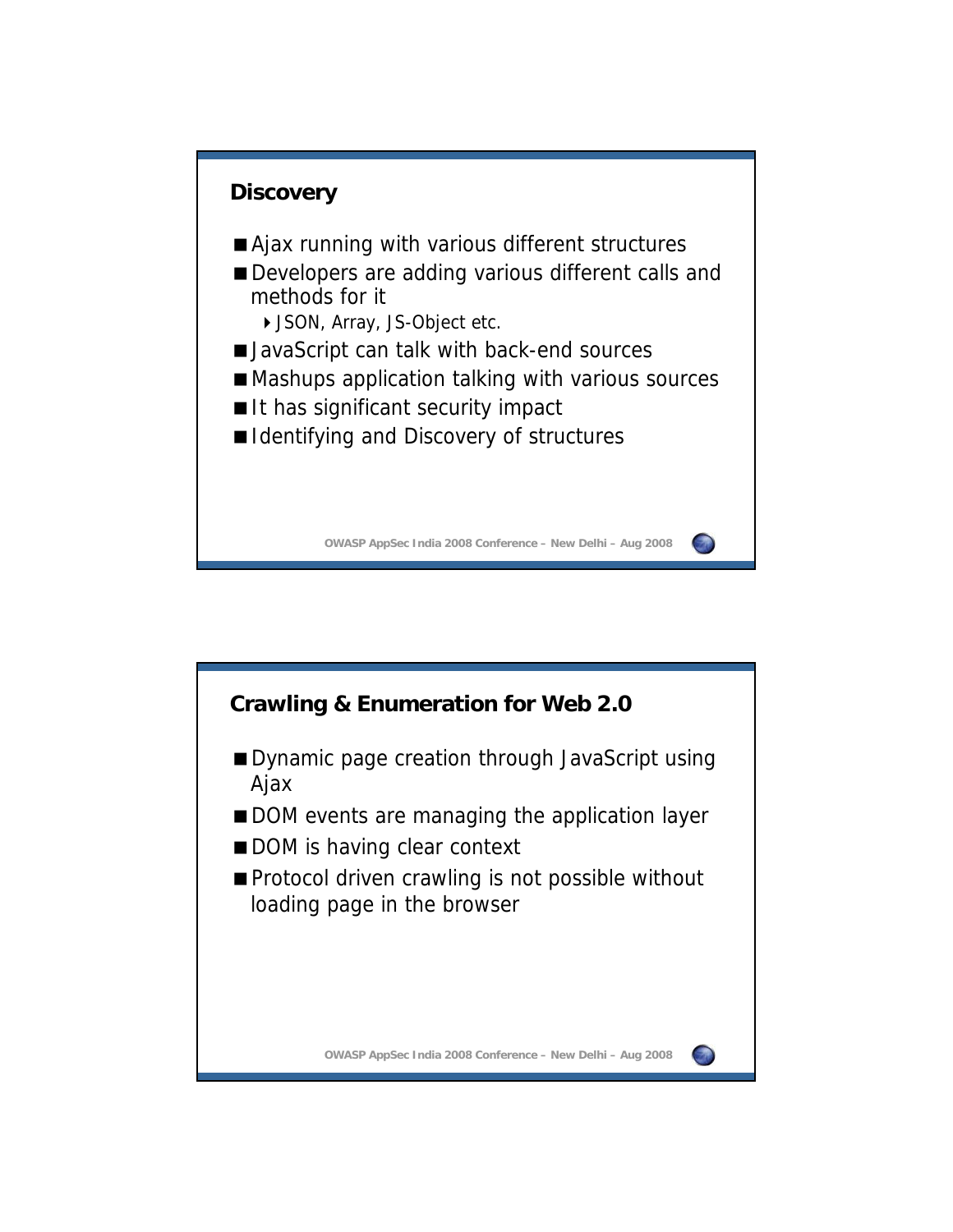

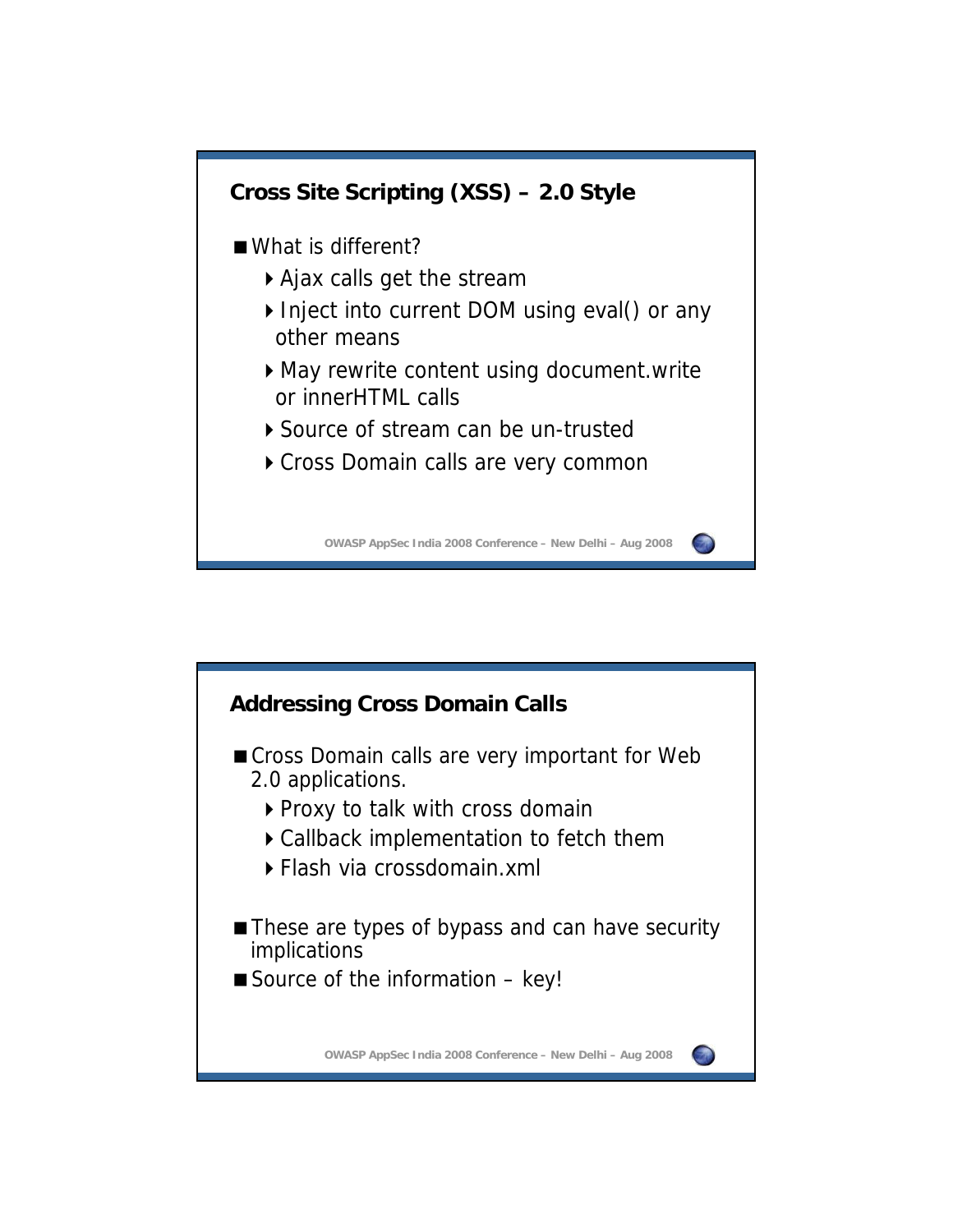

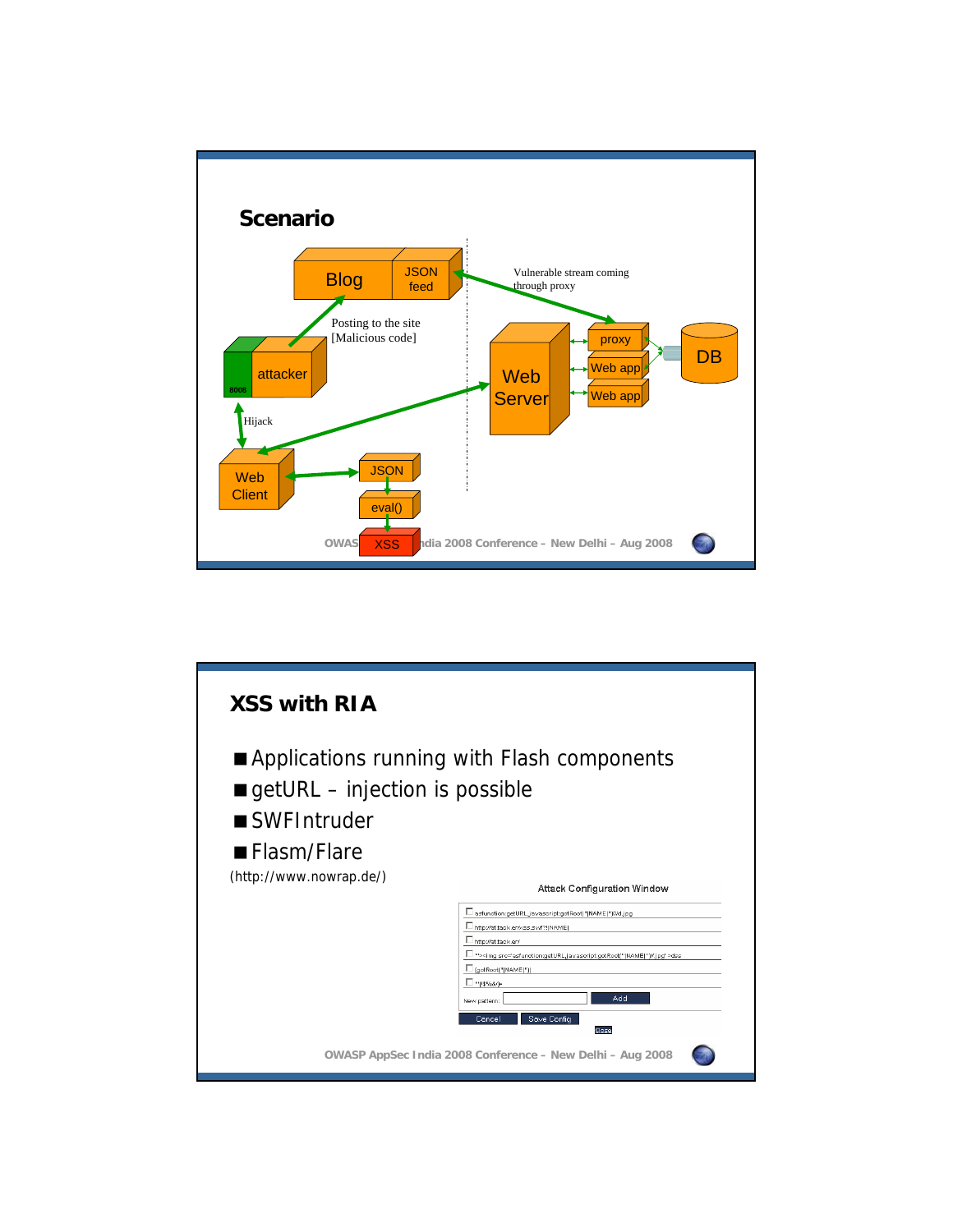

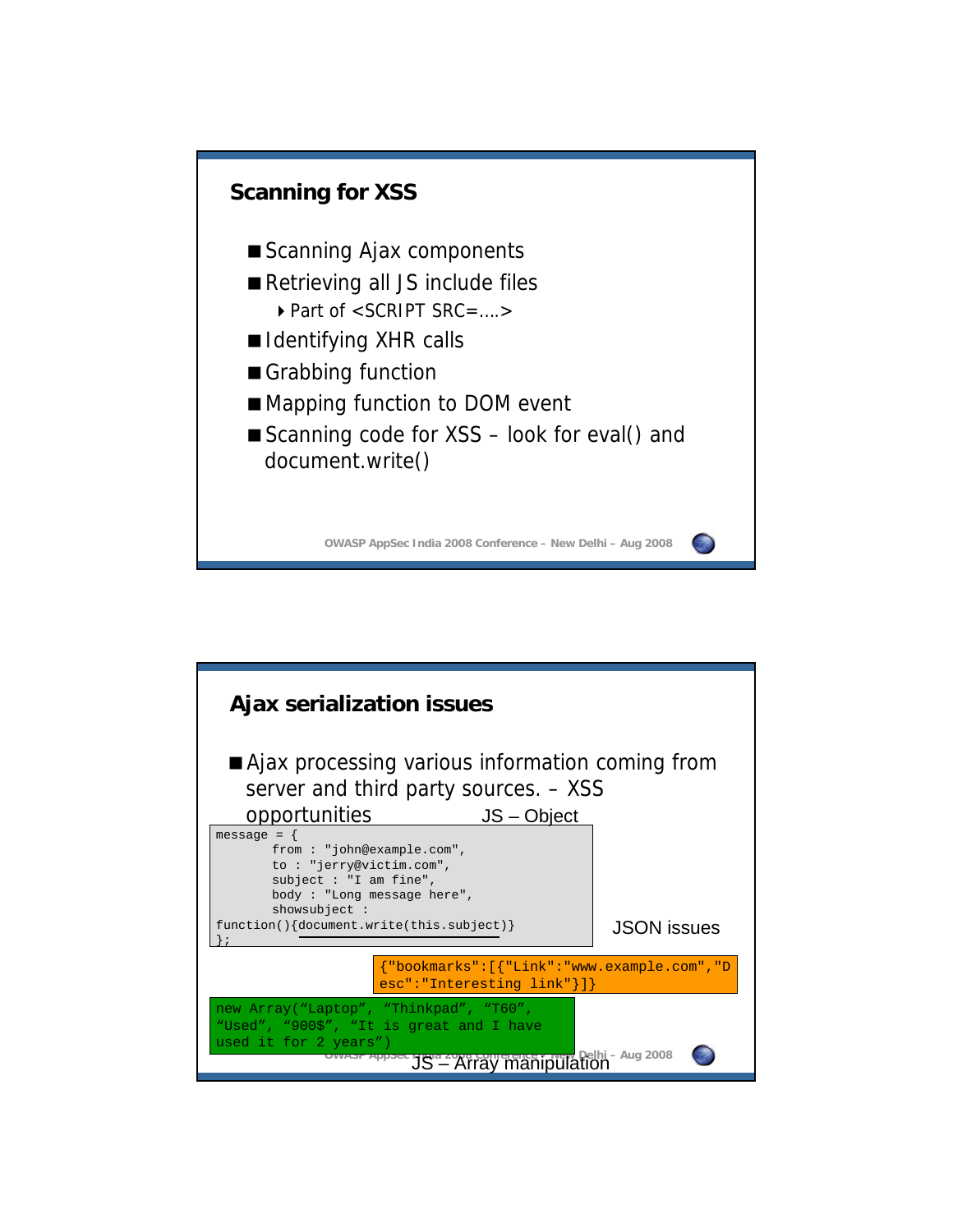

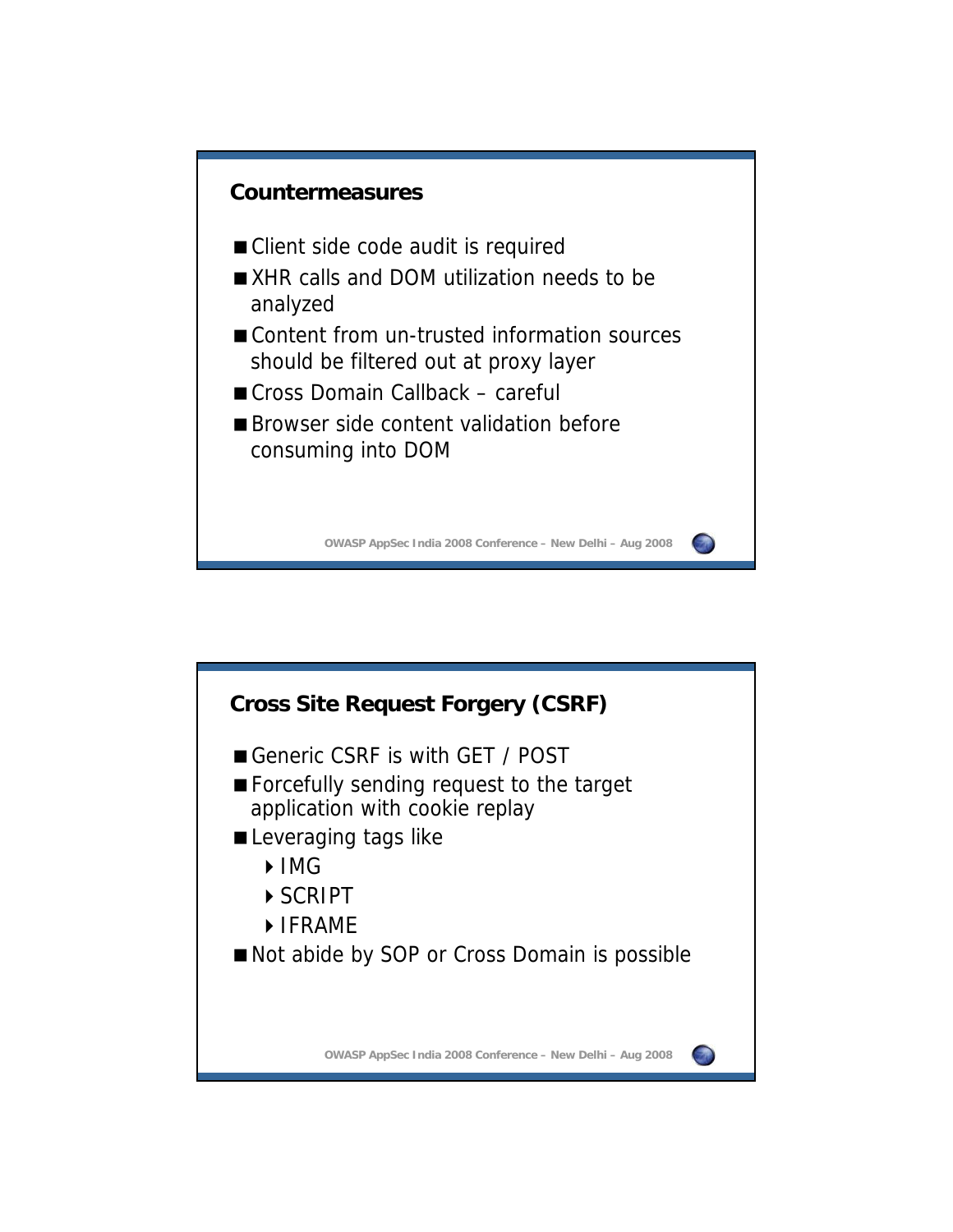

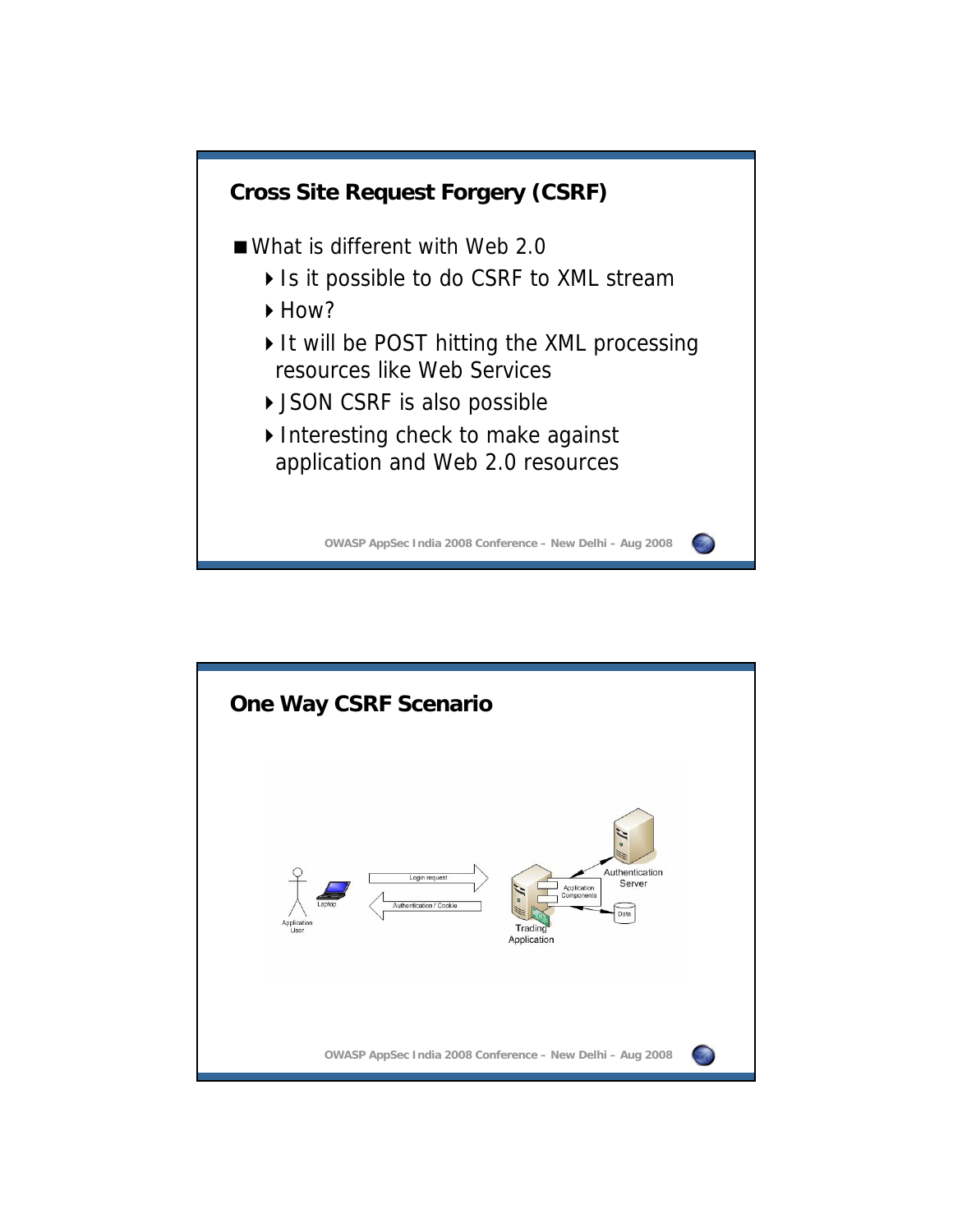

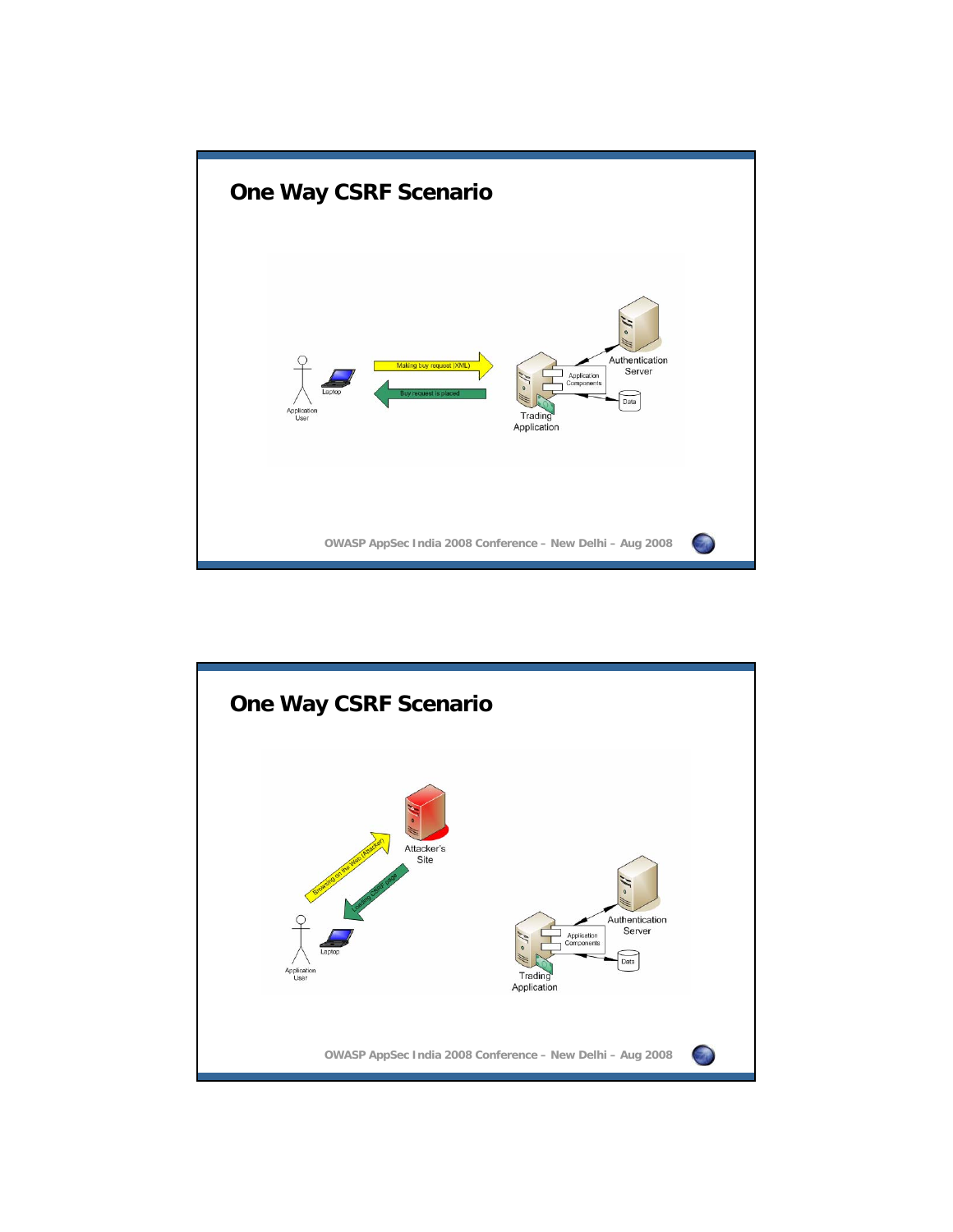

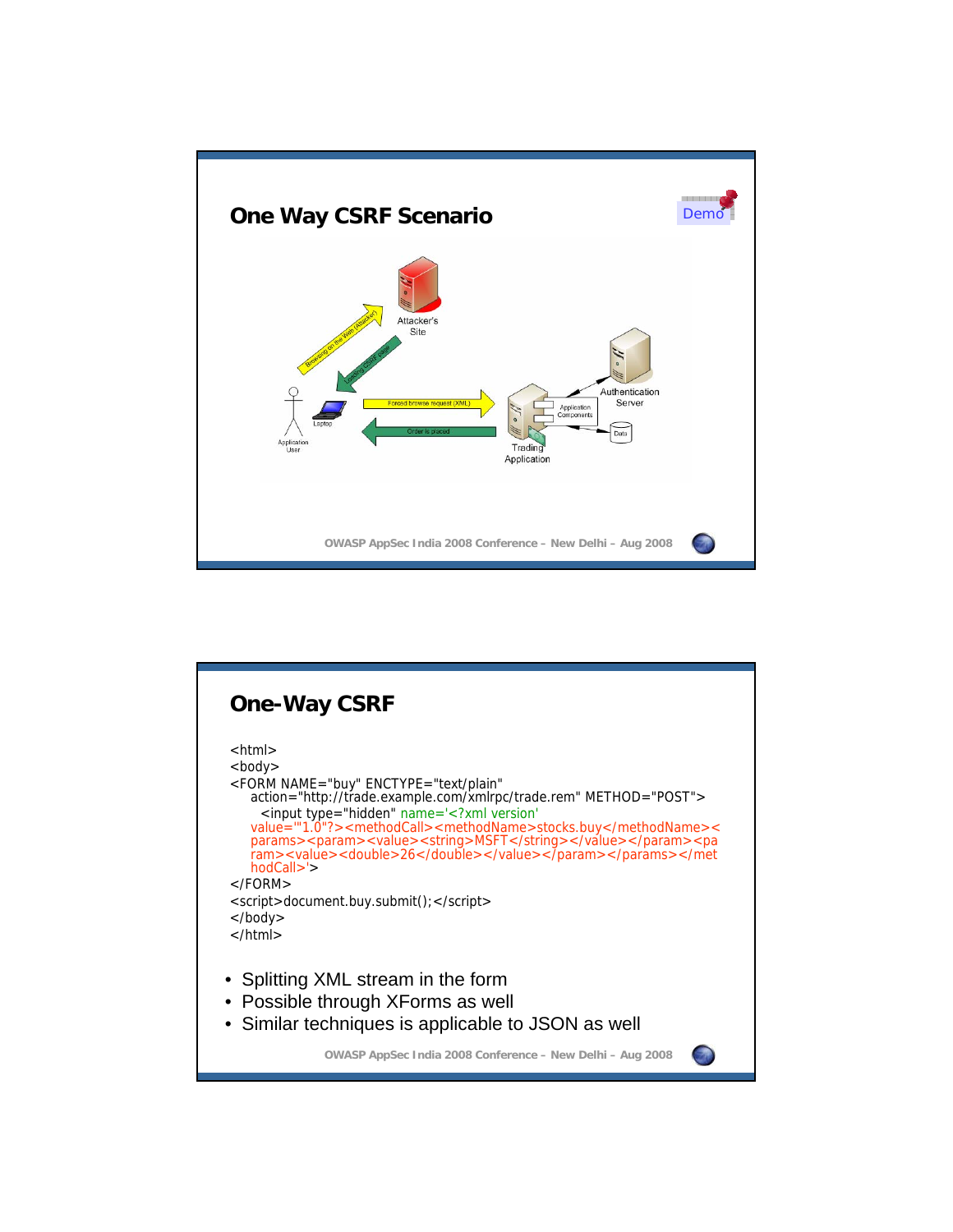

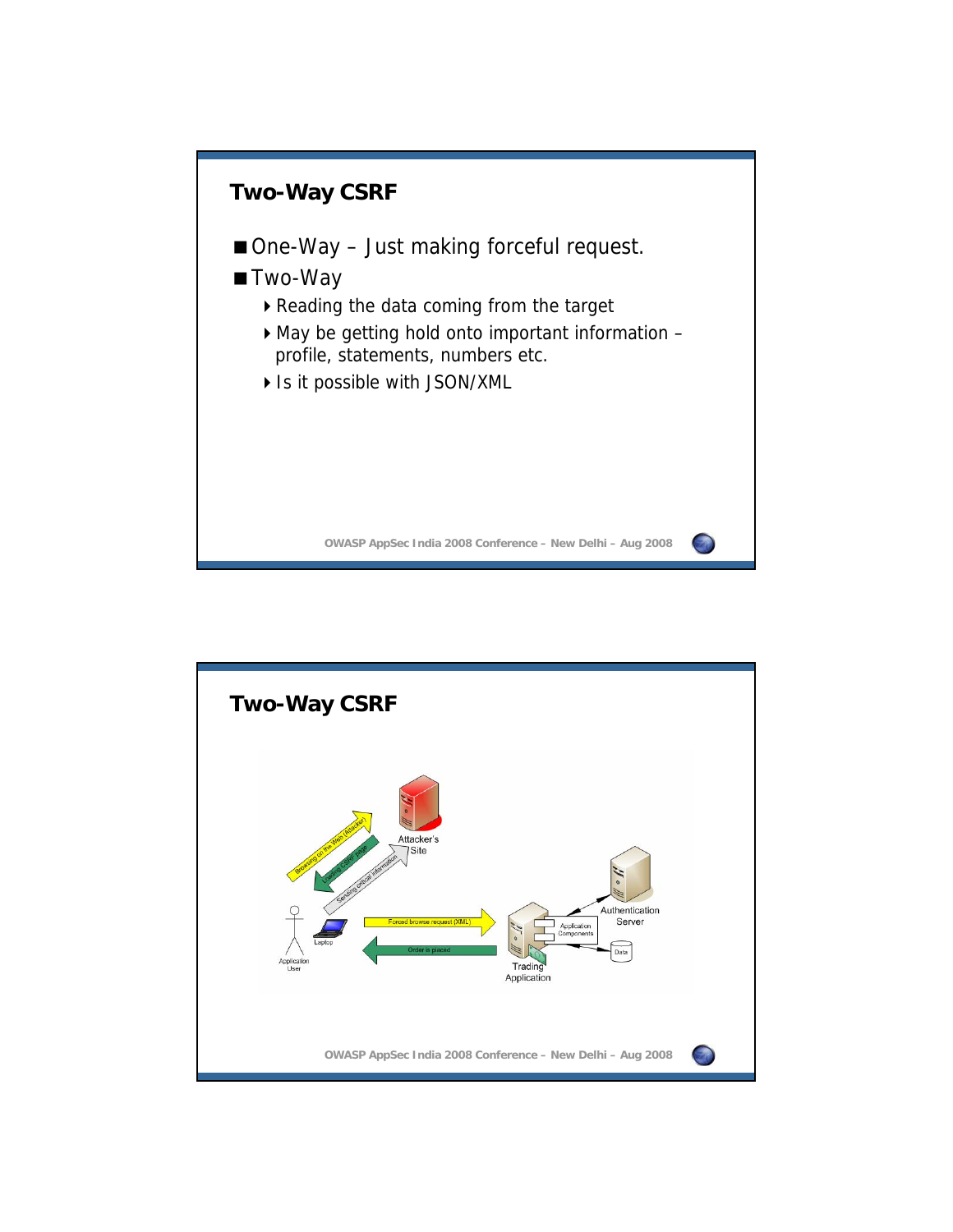

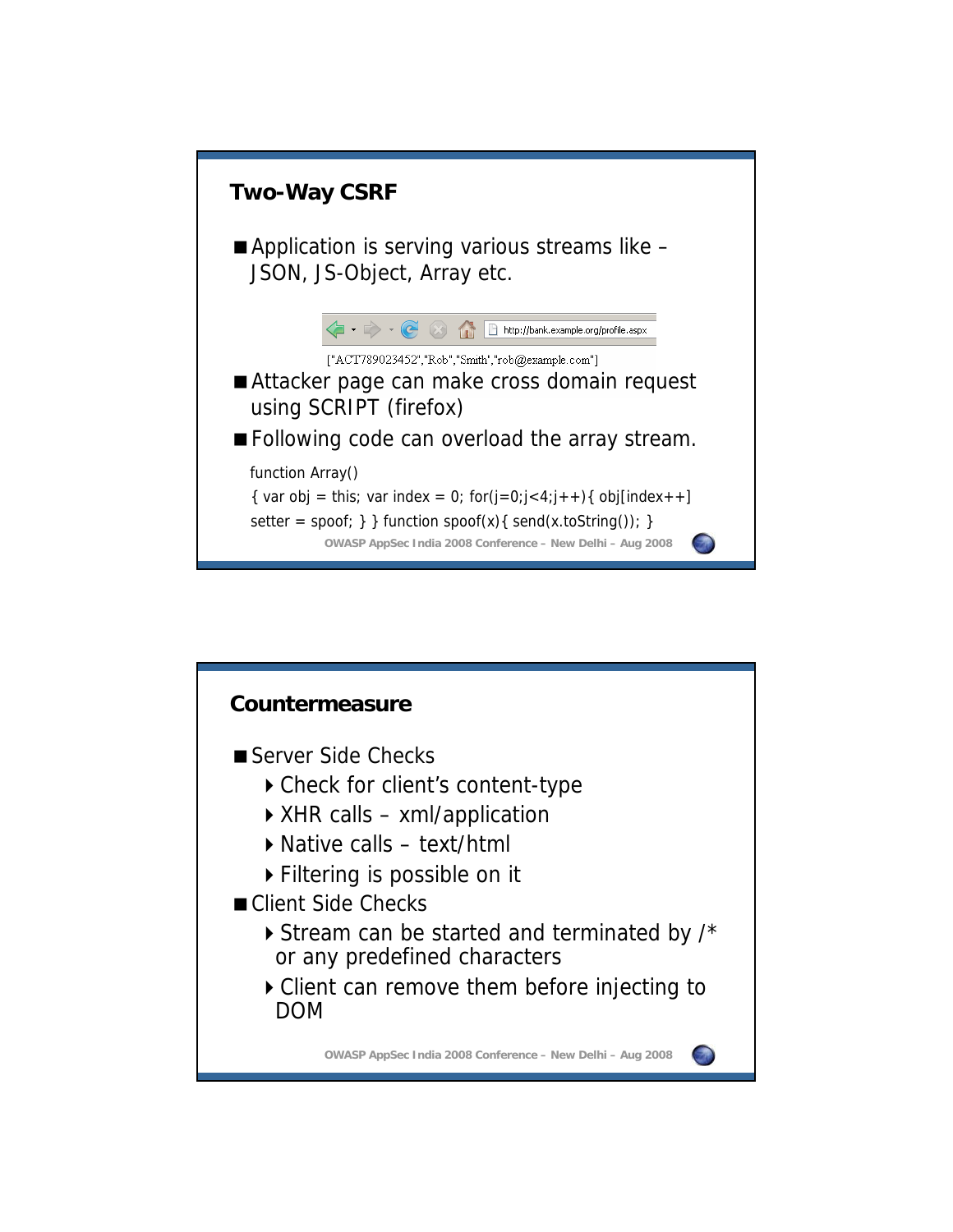

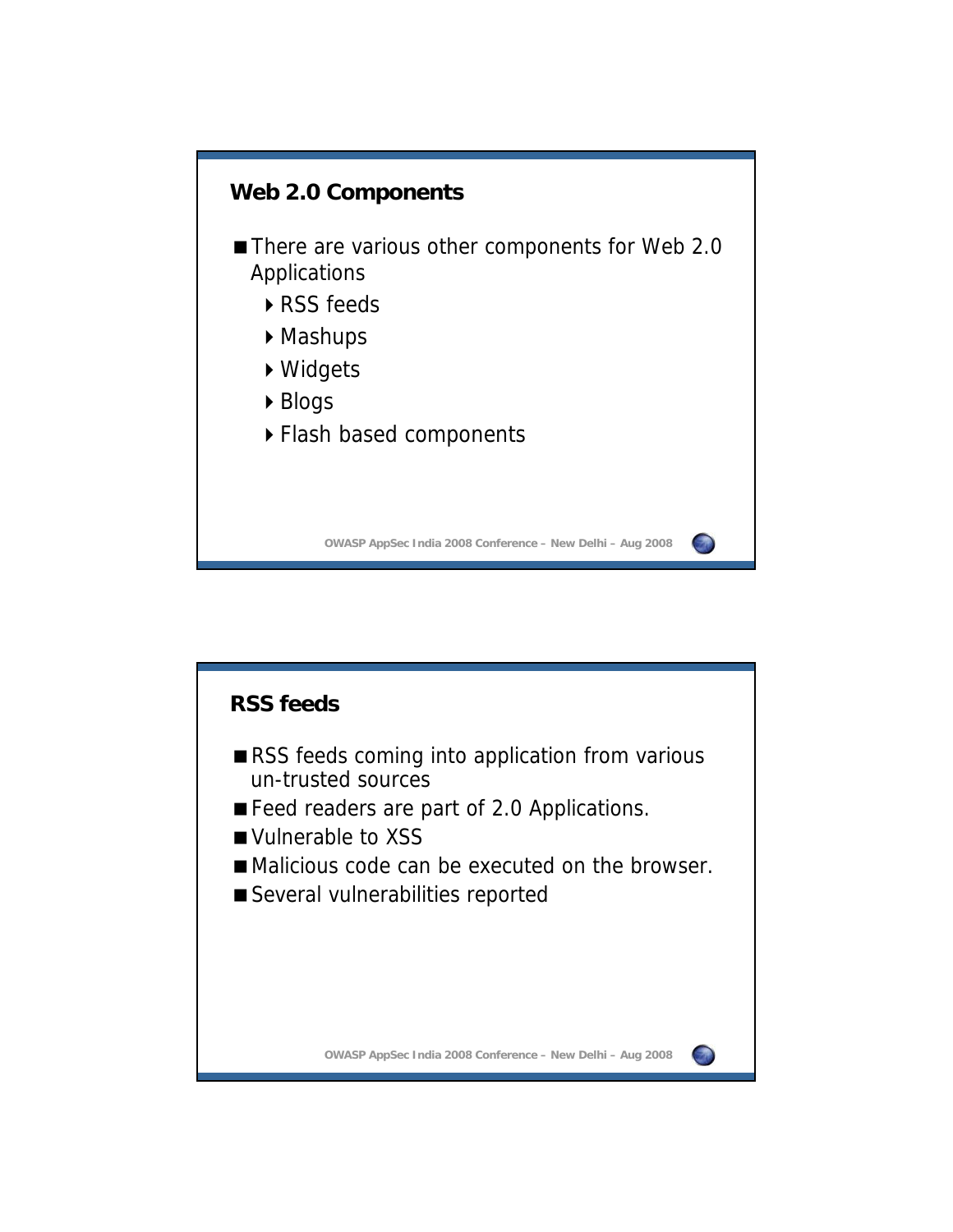

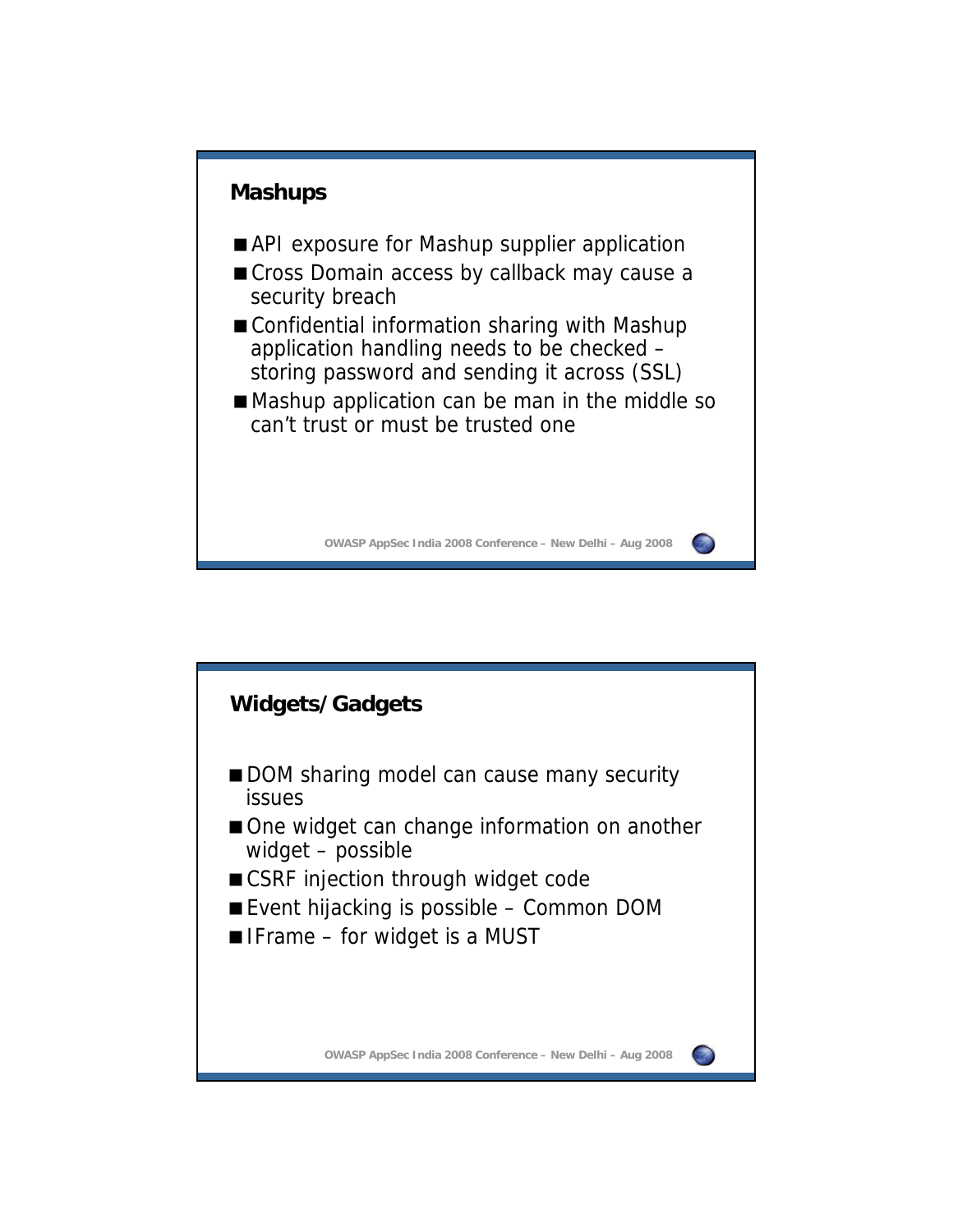

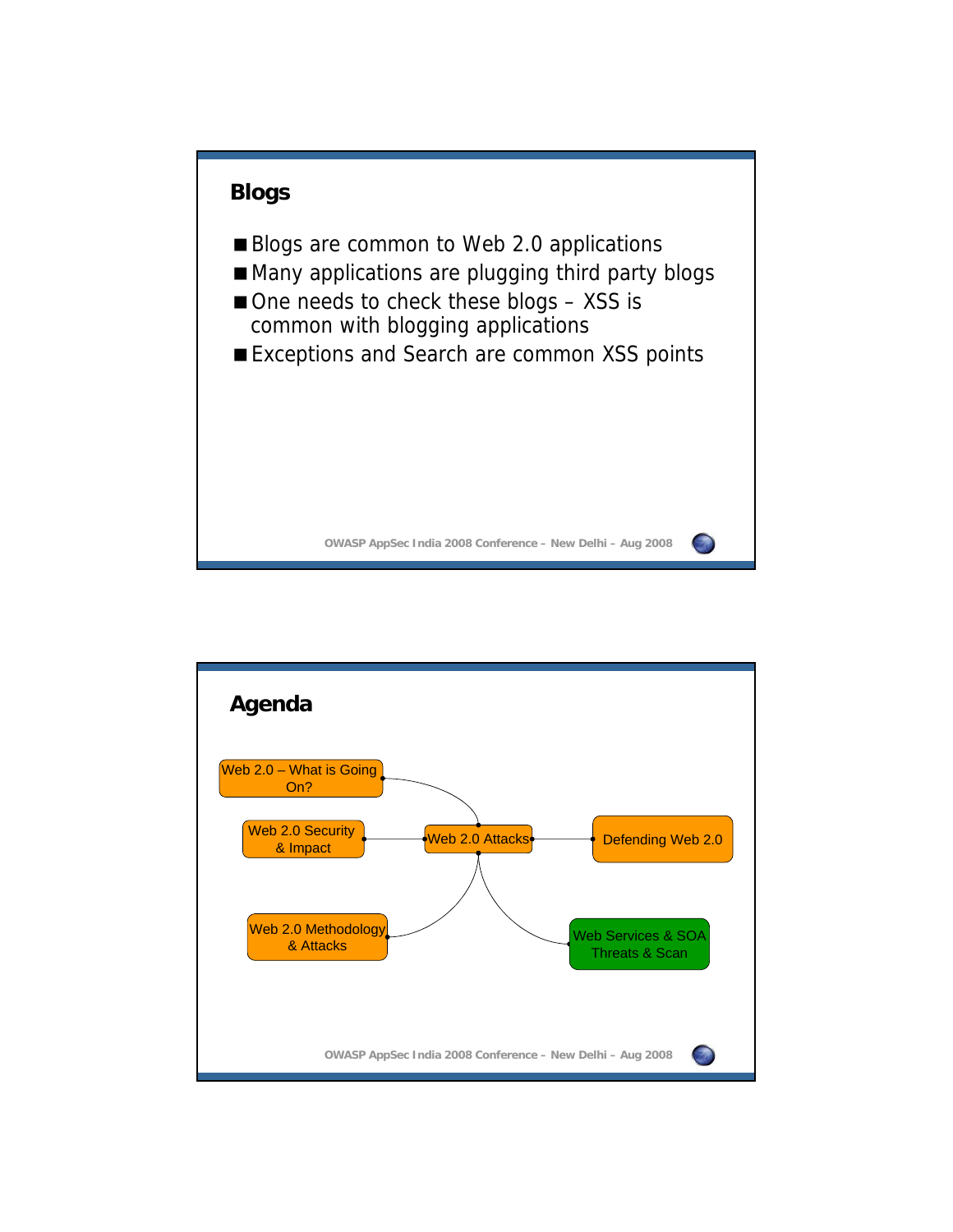

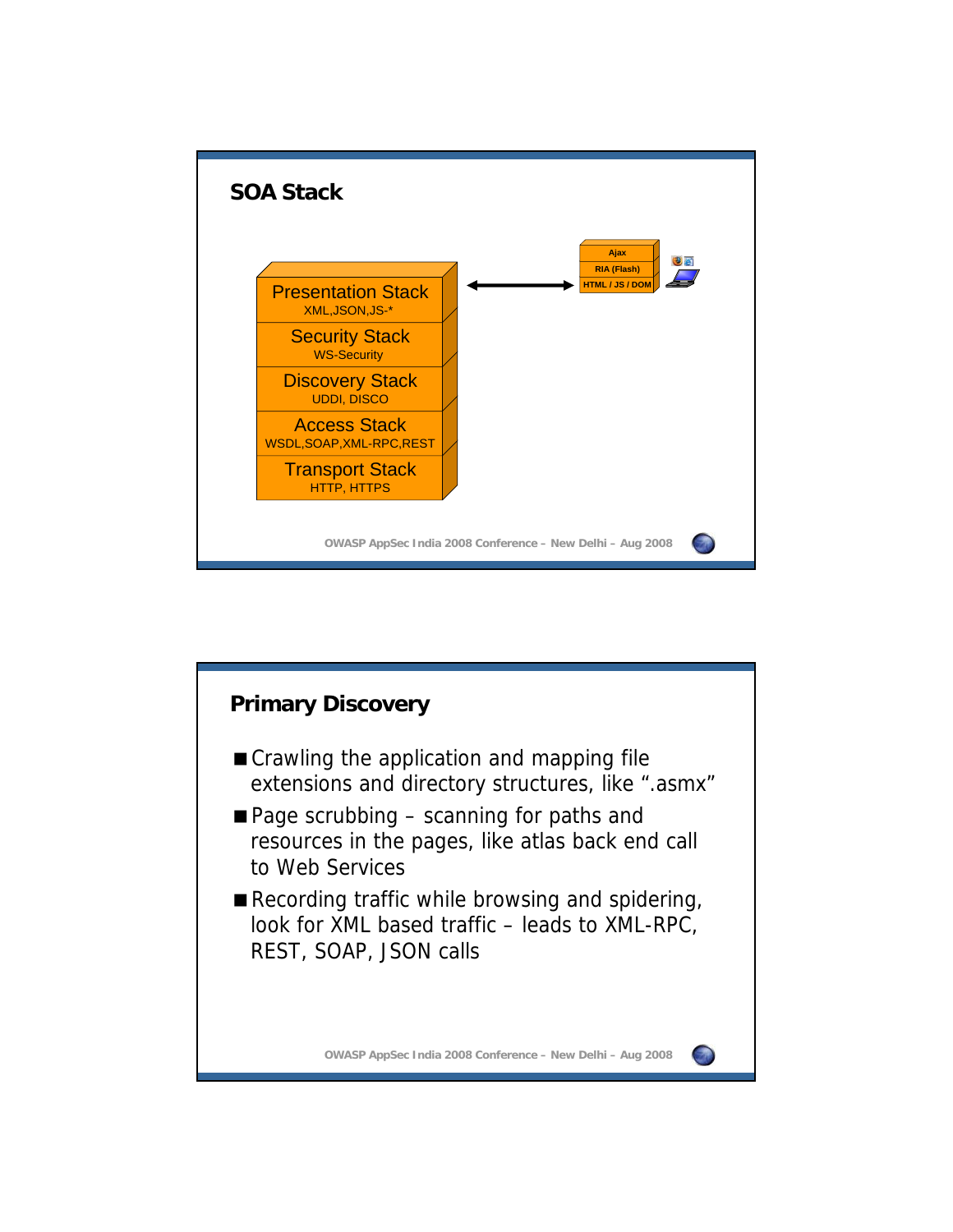

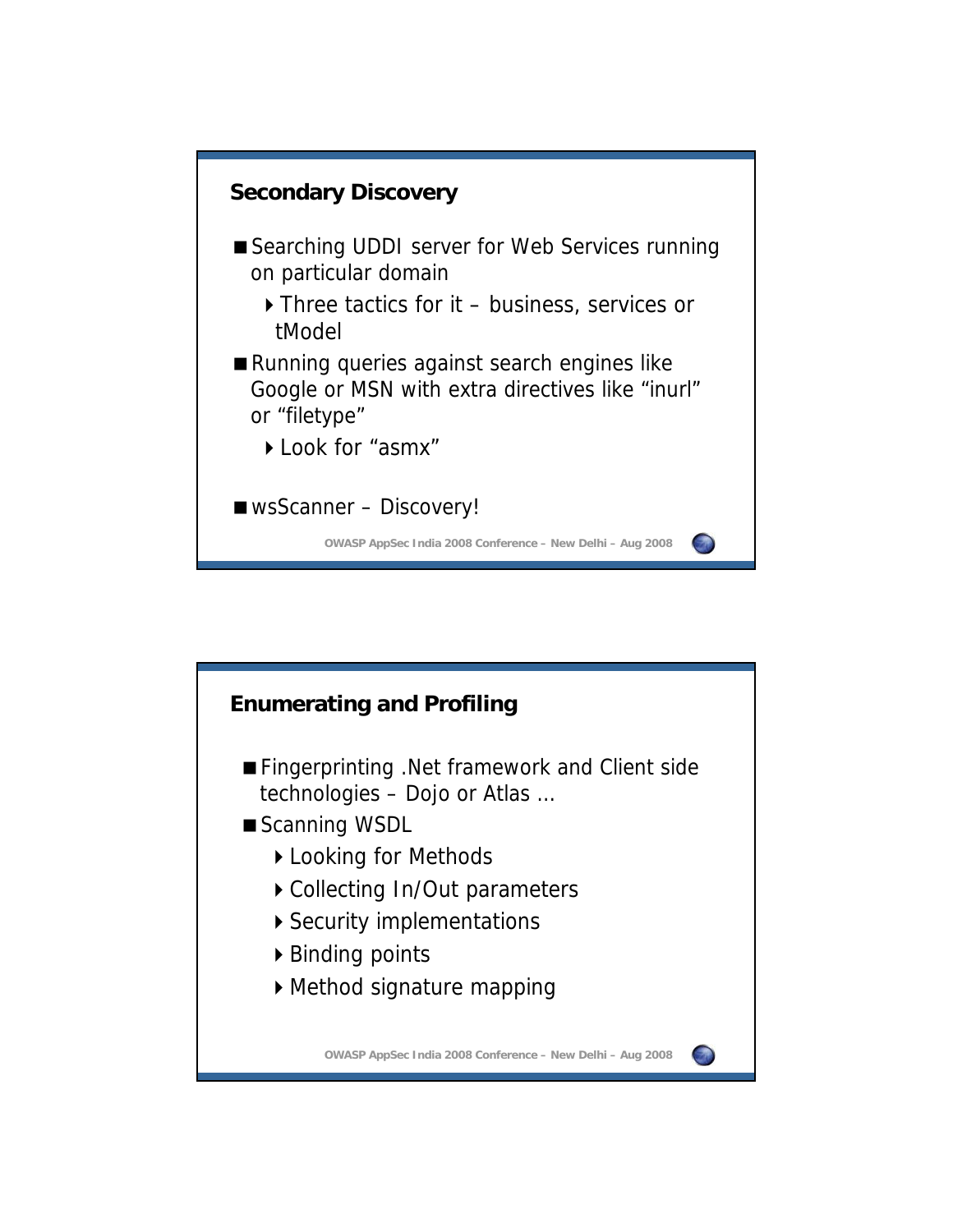

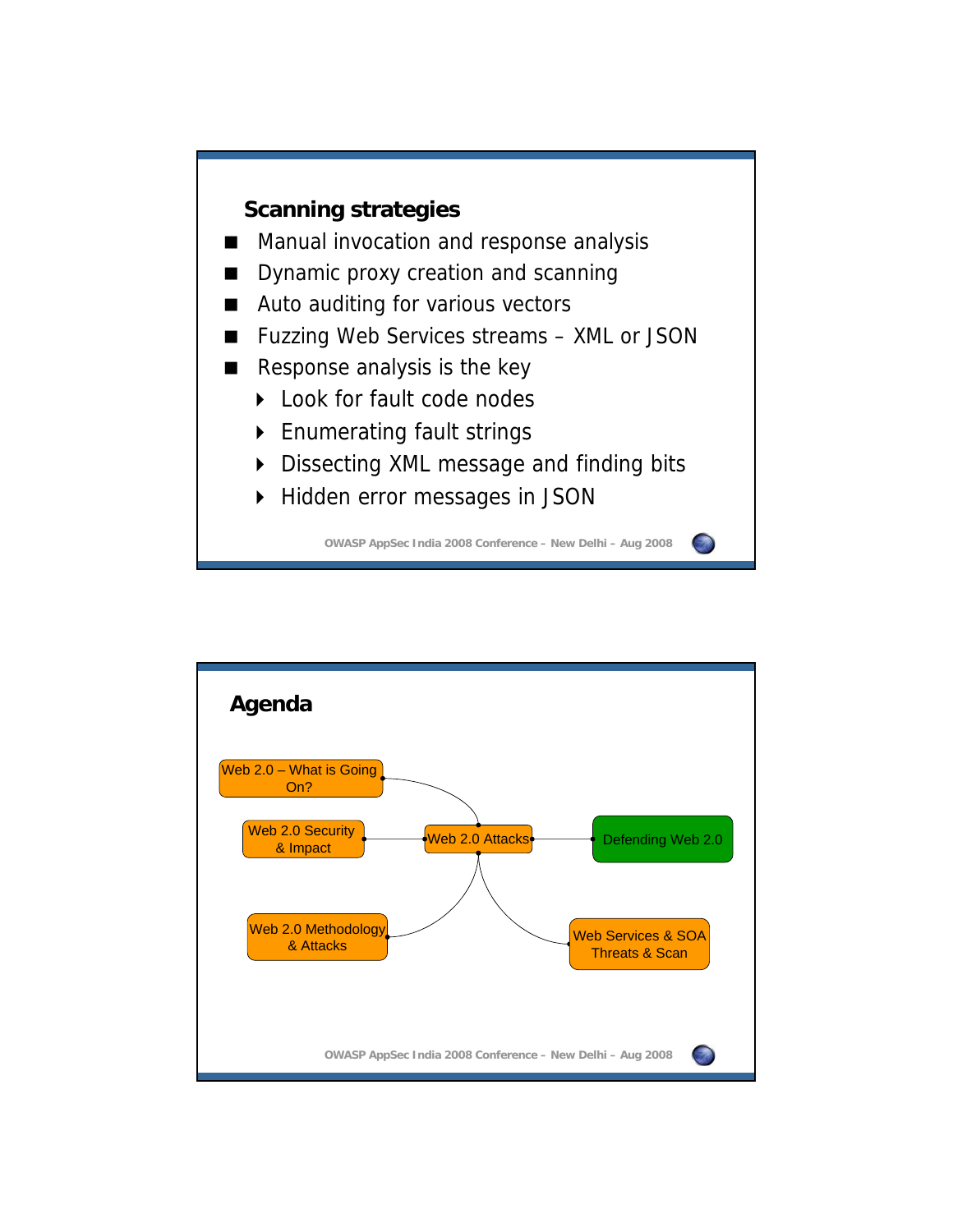

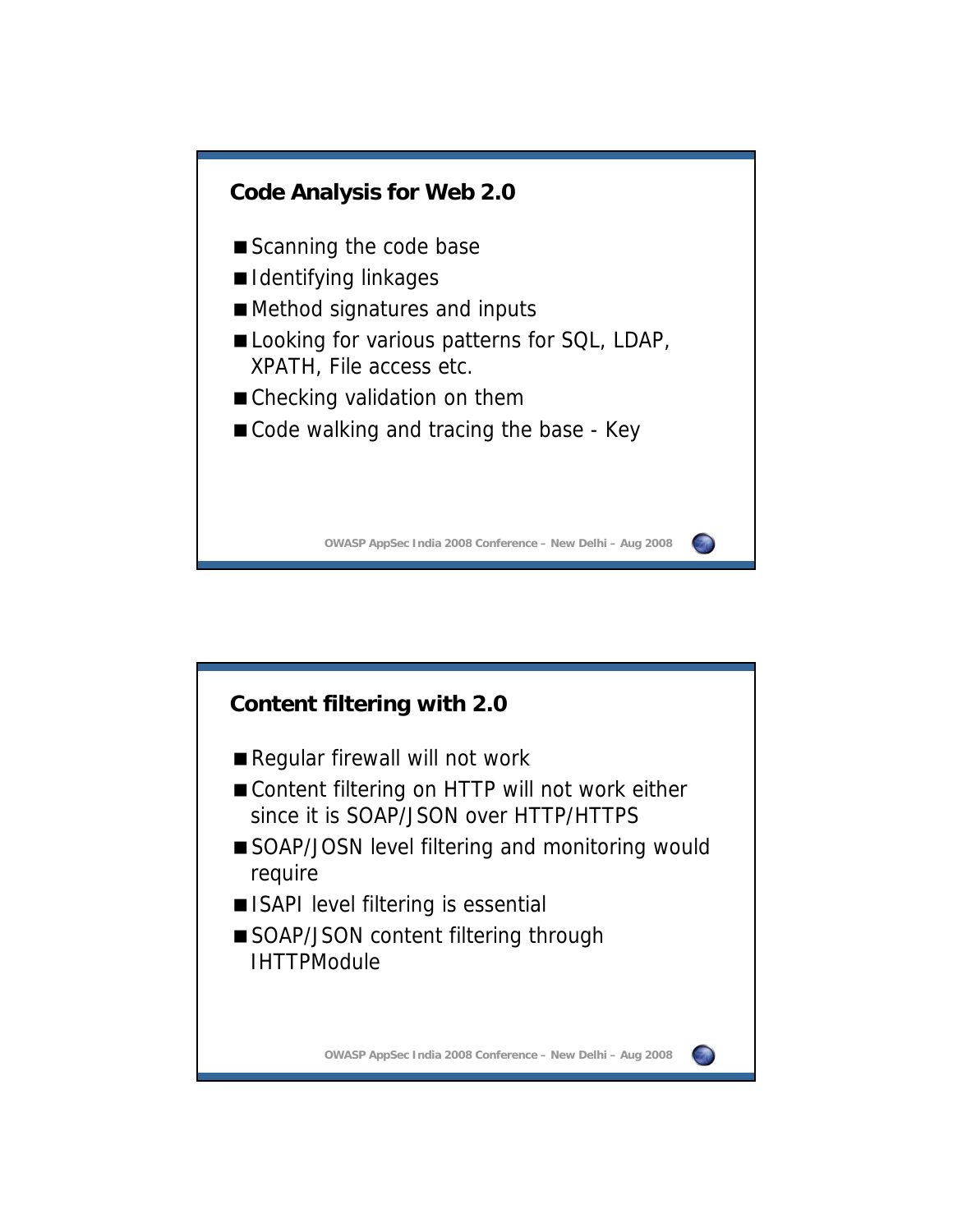